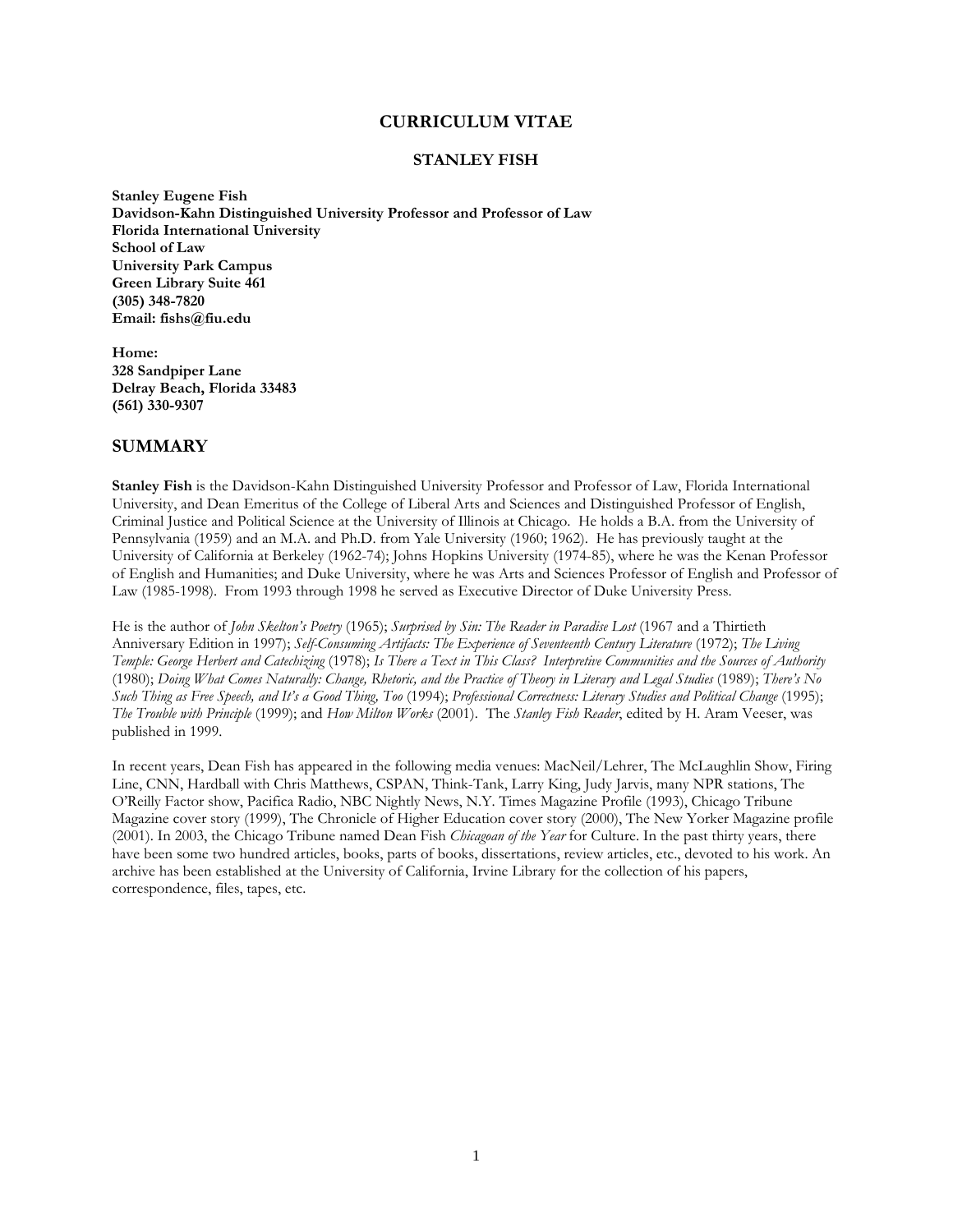# EDUCATION

1962 Ph.D., Yale University 1960 M.A., Yale University 1959 B.A., University of Pennsylvania

# POSITIONS HELD

| $2005 -$      | Davidson-Kahn Distinguished University Professor and Professor of Law, Florida International<br>University.                                                                  |
|---------------|------------------------------------------------------------------------------------------------------------------------------------------------------------------------------|
| $2004 - 2005$ | Dean Emeritus and UIC Distinguished Professor of English, Criminal Justice and Political Science,<br>College of Liberal Arts and Sciences, University of Illinois at Chicago |
| 1999 - 2004   | Dean and UIC Distinguished Professor of English, Criminal Justice and Political Science, College of<br>Liberal Arts and Sciences, University of Illinois at Chicago          |
| $2000 - 2002$ | Distinguished Visiting Professor, The John Marshall Law School                                                                                                               |
| 1993 - 1998   | Associate Vice Provost, Duke University                                                                                                                                      |
| 1993 - 1998   | Executive Director, Duke University Press                                                                                                                                    |
| 1985 - 1998   | Arts and Sciences Professor of English and Professor of Law, Duke University                                                                                                 |
| 1986 - 1992   | Chairman, Department of English, Duke University                                                                                                                             |
| 1983 - 1985   | Chairman, Department of English, The Johns Hopkins University                                                                                                                |
| 1983 - 1984   | Visiting Professor, Columbia University                                                                                                                                      |
| 1978 - 1985   | William Kenan, Jr. Professor of English and Humanities,<br>The Johns Hopkins University                                                                                      |
| 1976 - 1985   | Adjunct Professor, University of Maryland Law School                                                                                                                         |
| 1974 - 1978   | Professor of English, The Johns Hopkins University                                                                                                                           |
| 1973 - 1974   | Visiting Bing Professor of English, University of Southern California                                                                                                        |
| 1971          | Visiting Professor, Linguistics Institute, State University of New York                                                                                                      |
| 1971          | Visiting Professor, The Johns Hopkins University                                                                                                                             |
| 1969 - 1974   | Professor of English, University of California, Berkeley                                                                                                                     |
| 1967 - 1969   | Associate Professor of English, University of California, Berkeley                                                                                                           |
| 1969          | Visiting Professor, Special Summer Seminar, Sir George Williams University                                                                                                   |
| 1967          | Visiting Assistant Professor, Washington University                                                                                                                          |
| 1963 - 1967   | Assistant Professor, University of California, Berkeley                                                                                                                      |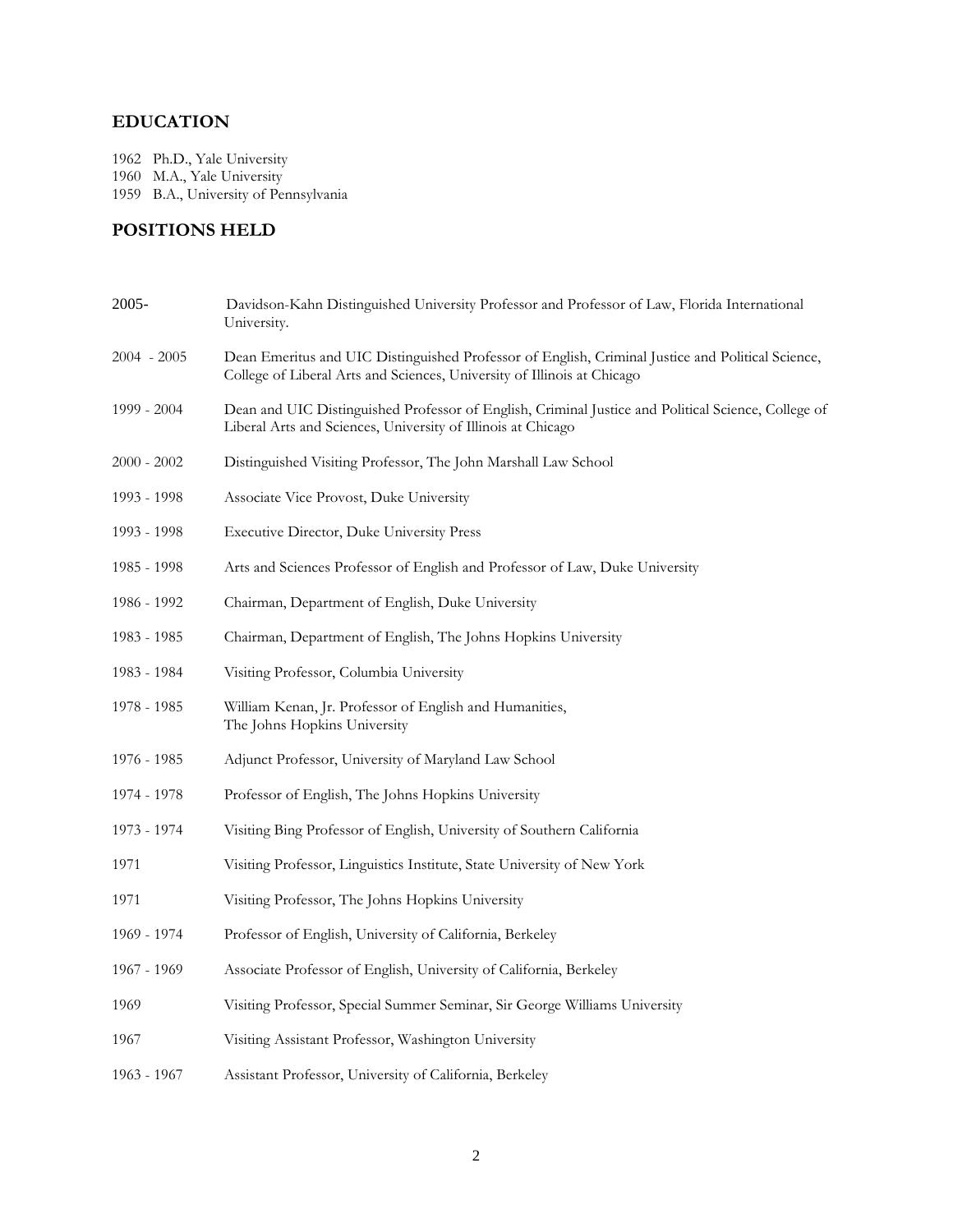# AWARDS AND HONORS

| 1998          | Hanford Book Award for Surprised by Sin: The Reader in Paradise Lost, 2nd Edition                        |
|---------------|----------------------------------------------------------------------------------------------------------|
| 1994          | PEN/Spielvogel-Diamonstein Award for There's No Such Thing as Free Speech, and It's a<br>Good Thing, Too |
| 1991          | Honored Scholar, Milton Society of America                                                               |
| 1989          | Milton Society Award for the best essay published in 1989                                                |
| 1989          | Fellow, Humanities Research Institute, University of California, Irvine                                  |
| 1983          | American Academy of Arts and Sciences                                                                    |
| 1982 and 1980 | Director of National Endowment for the Humanities Summer Seminar on Milton and<br>Critical Theory        |
| 1976 and 1974 | Director National Endowment for the Humanities Summer Seminar on Critical Theory                         |
| 1972          | Nomination, National Book Award for Self-Consuming Artifacts                                             |
| 1968          | Second Place, Explicator Prize for Surprised by Sin                                                      |
| 1970 and 1966 | Humanities Research Professorship, University of California, Berkeley                                    |
| $1969 - 1970$ | Guggenheim Fellowship                                                                                    |
| 1966          | American Council of Learned Societies Fellowship                                                         |

# MEDIA PRESENTATIONS AND MEDIA ATTENTION TO MY WORK

MacNeil/Lehrer, The McLaughlin Show, Firing Line, CNN, Hardball with Chris Matthews, CSPAN, Think-Tank, Larry King, Judy Jarvis, many NPR stations, The O'Reilly Factor show, Pacifica Radio, NBC Nightly News, N.Y. Times Magazine Profile (1993), Chicago Tribune Magazine cover story (1999), The Chronicle of Higher Education cover story (2000), The New Yorker Magazine profile (2001), Chicago Tribune Chicagoan of the Year: Culture (2003).

# BOOKS AND COLLECTIONS FOCUSING ON MY WORK

- 1. H. Aram Veeser, ed. The Stanley Fish Reader. Oxford: Blackwell Publishers, 1999.
- 2. Phillip J. Donnelly. Rhetorical Faith: The Literary Hermeneutics of Stanley Fish. Victoria, B.C.: English Literary Studies, University of Victoria, 2000.
- 3. J. Judd Owen. Religion and the Demise of Liberal Rationalism: The Foundational Crisis of the Separation of Church and State. Chicago: U of Chicago Press, 2001.
- 4. Gary Olson. Justifying Belief: Stanley Fish and the Work of Rhetoric. Albany: SUNY Press, 2002.
- 5. Gary Olson and Lynne Worsham, editors. Postmodern Sophistry: Stanley Fish and the Critical Enterprise. Albany: SUNY Press, 2004.

In the past thirty years, there have been some two hundred articles, books, parts of books, dissertations, review articles, etc., devoted to my work. There have also been four panels centering around my writings at the annual meetings of the Modern Language Association and one such panel at the annual meeting of the American Political Science Association. A special issue of Genre was devoted to my work. Translations of my writings have been made into French, German,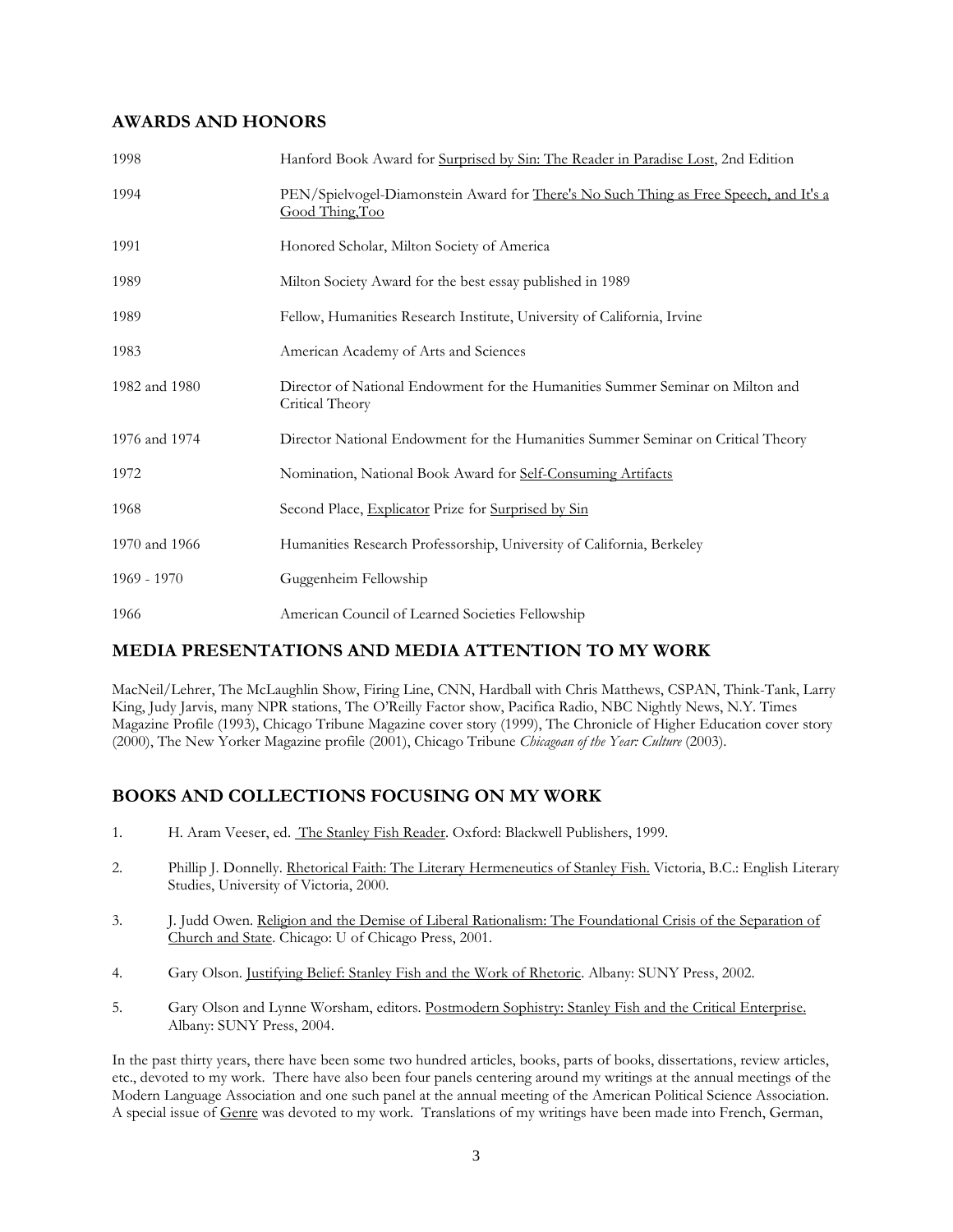Italian, Japanese, Chinese, Spanish, Portuguese, Polish and Hebrew. Many of my articles have been reprinted and anthologized, although I have not listed these as separate publications. An archive has been established at the University of California, Irvine Library for the collection of my papers, correspondence, files, tapes, etc. In addition, a special library has been created with books from my collection at the School of Criticism and Theory at Cornell University.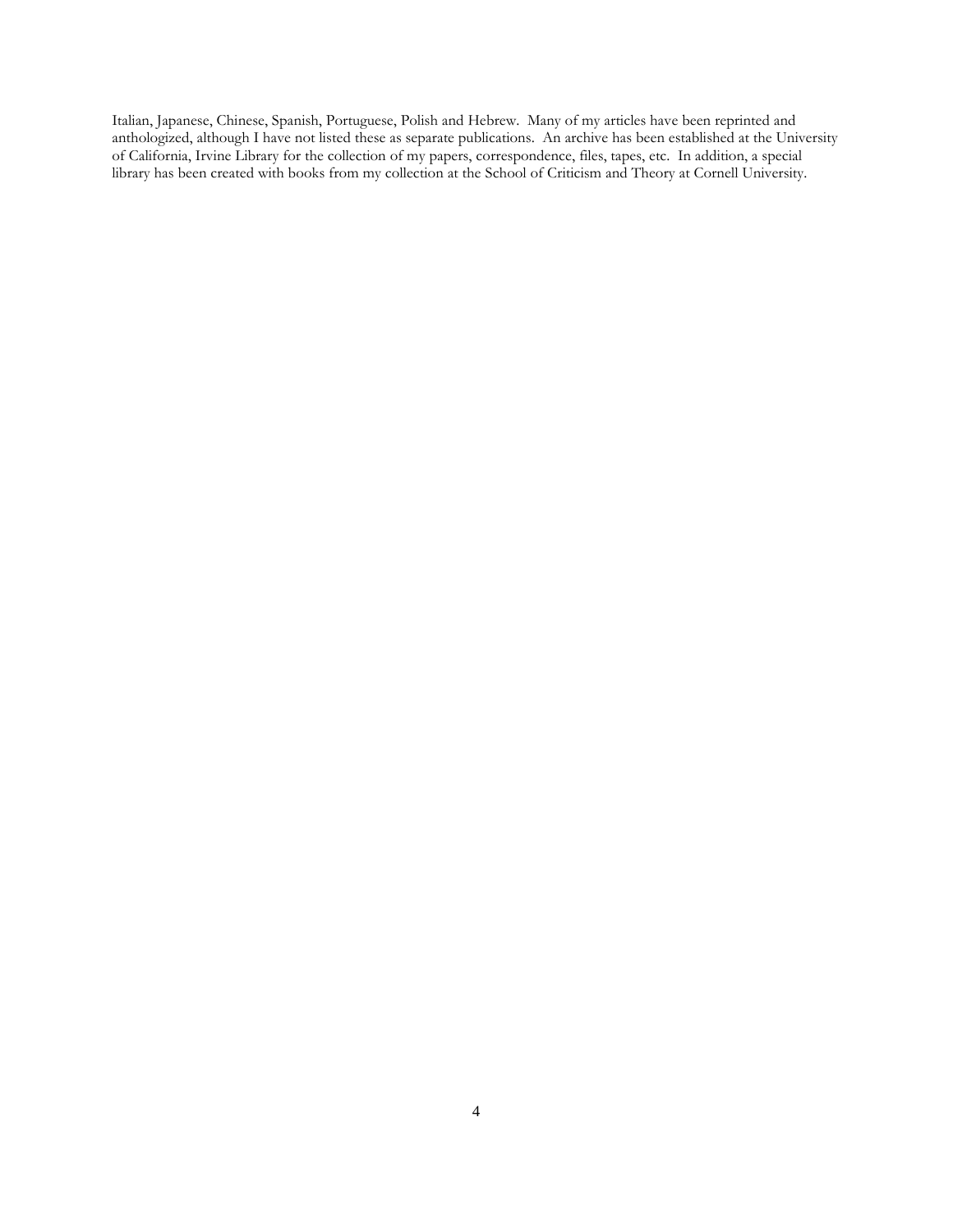#### PUBLICATIONS

- 1. "The Nun's Priest's Tale and its Analogues." College Language Association Journal 5, no. 3 (March 1962): 223- 228.
- 2. "Aspects of Rhetorical Analysis: Skeleton's Philip Sparrow." Studia Neophilogica 34, no. 2 (1962): 223-228.
- 3. "Nature as Concept and Character in the Mutabilitie Cantos." College Language Association Journal 6, no. 3 (March 1963): 210-215.
- 4. John Skelton's Poetry. New Haven: Yale University Press, 1965.
- 5. "The Harassed Reader in Paradise Lost." Critical Quarterly (Autumn 1965): 162-182.
- 6. "Further Thoughts on Milton's Christian Reader." Critical Quarterly (Autumn 1965): 279-284.
- 7. "Milton's God: Two Defences and a Qualification." Southern Review, Adelaide, 11, no. 2 (1966): 116-136.
- 8. Surprised by Sin: The Reader in Paradise Lost. London: Macmillan, 1967.
- 9. "Standing Only: Christian Heroism in Paradise Lost." Critical Quarterly (Summer 1967): 162-178.
- 10. "'Not So Much a Teaching as an Intangling': Milton's Method in Paradise Lost." In Milton: Modern Judgments, edited by Alan Rudrum, 104-135. London, 1968.
- 11. "Question and Answer in Samson Agonistes." Critical Quarterly, vol. 11, no. 3 (Autumn 1969).
- 12. "Discovery as Form in Paradise Lost." In New Essays on Milton, edited by T. Kranidas. Berkeley: University of California Press, 1969.
- 13. "Literature in the Reader." New Literary History (Autumn 1970).
- 14. "Letting Go: The Reader in Herbert's Poetry." English Literary History [ELH] (December 1970).
- 15. Seventeenth Century Prose: Modern Essays in Criticism. Edited by Stanley Fish. Oxford: Oxford University Press, 1971.
- 16. "Reasons That Imply Themselves: Imagery, Argument and the Reader in Milton's The Reason of Church Government." In Seventeenth Century Imagery, edited by Earl Miner. Berkeley: University of California Press, 1971.
- 17. "Inaction and Silence: The Reader in Paradise Regained." In Calm of Mind, edited by J. Wittreich. Cincinnati: Case Western Reserve, 1971.
- 18. Surprised by Sin: The Reader in Paradise Lost. Berkeley: University of California Press, 1971. Paperback reprint with new preface and appendix.
- 19. "Georgics of the Mind: Bacon's Philosophy and the Experience of his Essays." In English Literature and British Philosophy, edited by S.P. Rosenbaum, 15-39. Chicago, 1971. (This is an abridged version of an article by the same name in publication no. 15, above.)
- 20. "Georgics of the Mind: The Experience of Bacon's Essays." Critical Quarterly 13, no. 1 (Spring 1971). (This is the same article as in publication no. 15, above.)
- 21. "Progress in The Pilgrim's Progress." English Literary Renaissance 1, no. 3 (Autumn 1971): 261-294.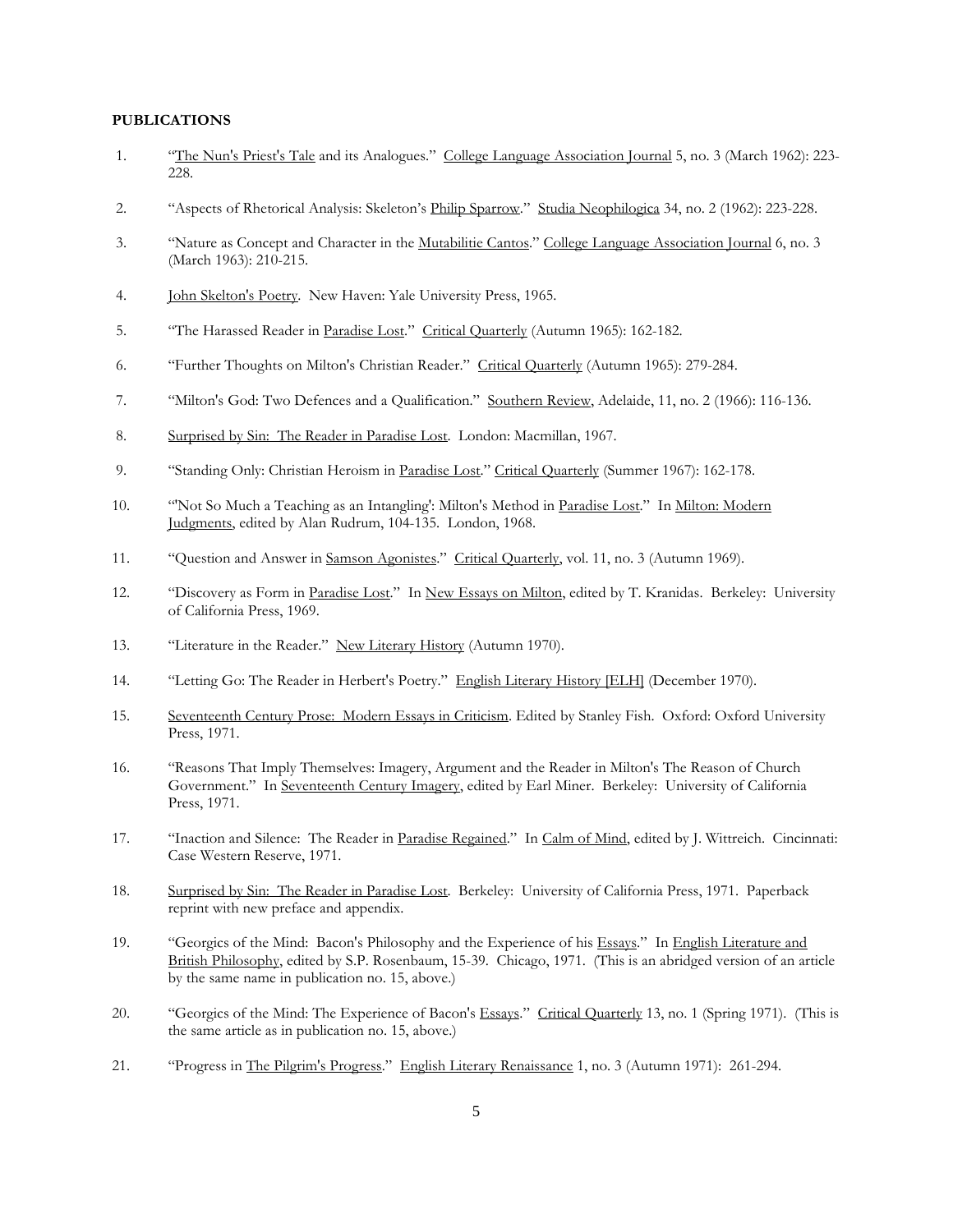- 22. "Recent Studies in the Renaissance." SEL (Winter 1972).
- 23. Self-Consuming Artifacts: The Experience of Seventeenth Century Literature. Berkeley: University of California Press, 1972.
- 24. "What Is Stylistics and Why Are They Saying Such Terrible Things About It?" In Approaches to Poetics, edited by Seymour Chatman, 109-153. New York, 1973.
- 25. "How Ordinary Is Ordinary Language." New Literary History 5 (1973): 41-54.
- 26. "Sequence and Meaning in Seventeenth Century Narrative." To Tell a Story, edited by Earl Miner. Clark Library, 1973.
- 27. "Structuralist Thoughts: A Review of Fredric Jameson's The Prison House of Language." Novel (Spring 1973): 283-287.
- 28. "The Harassed Reader in Paradise Lost." Milton, Paradise Lost: A Casebook, edited by A.E. Dyson and Julian Lovelock, 152-178. London, 1973.
- 29. "Catechizing the Reader: Herbert's Socratean Rhetoric." The Rhetoric of Renaissance Poetry, edited by T. Sloan and R.B. Waddington, 174-188. Berkeley: University of California Press, 1974.
- 30. Review of The Languages of Literature, by Roger Fowler. Linguistics (December 1974): 79-83.
- 31. "What It's Like to Read L'Allegro and Il Penseroso." Milton Studies 7 (1975).
- 32. "Problem-Solving in Comus." Illustrious Evidence: Approaches to English Literature of the Early Seventeenth Century, edited by Earl Miner. Berkeley: University of California Press, 1975.
- 33. "Facts and Fictions: A Reply to Ralph Rader." Critical Inquiry (Summer 1975).
- 34. "Interpreting the Variorum." Critical Inquiry (Spring 1975).
- 35. "Interpreting the Variorum." Critical Inquiry (Fall 1976).
- 36. "Structuralist Homiletics." MLN 91 (1976): 1186-1207.
- 37. "How to Do Things with Austin and Searle: Speech Act Theory and Literary Criticism." MLN 91 (1976): l003- 1025.
- 38. "Normal Circumstances, Literal Language, Direct Speech Acts, the Ordinary, the Everyday, the Obvious, What Goes Without Saying, and Other Special Cases." Critical Inquiry (Summer 1978).
- 39. The Living Temple: George Herbert and Catechizing. Berkeley: University of California Press, 1978.
- 40. "A Reply to John Reichert, or How to Stop Worrying and Learn to Love Interpretation." Critical Inquiry (Fall 1979).
- 41. "What Is Stylistics and Why Are They Saying Such Terrible Things About It? II." Boundary 2 (1979).
- 42. Is There a Text in This Class? The Authority of Interpretive Communities. Cambridge: Harvard University Press, 1980.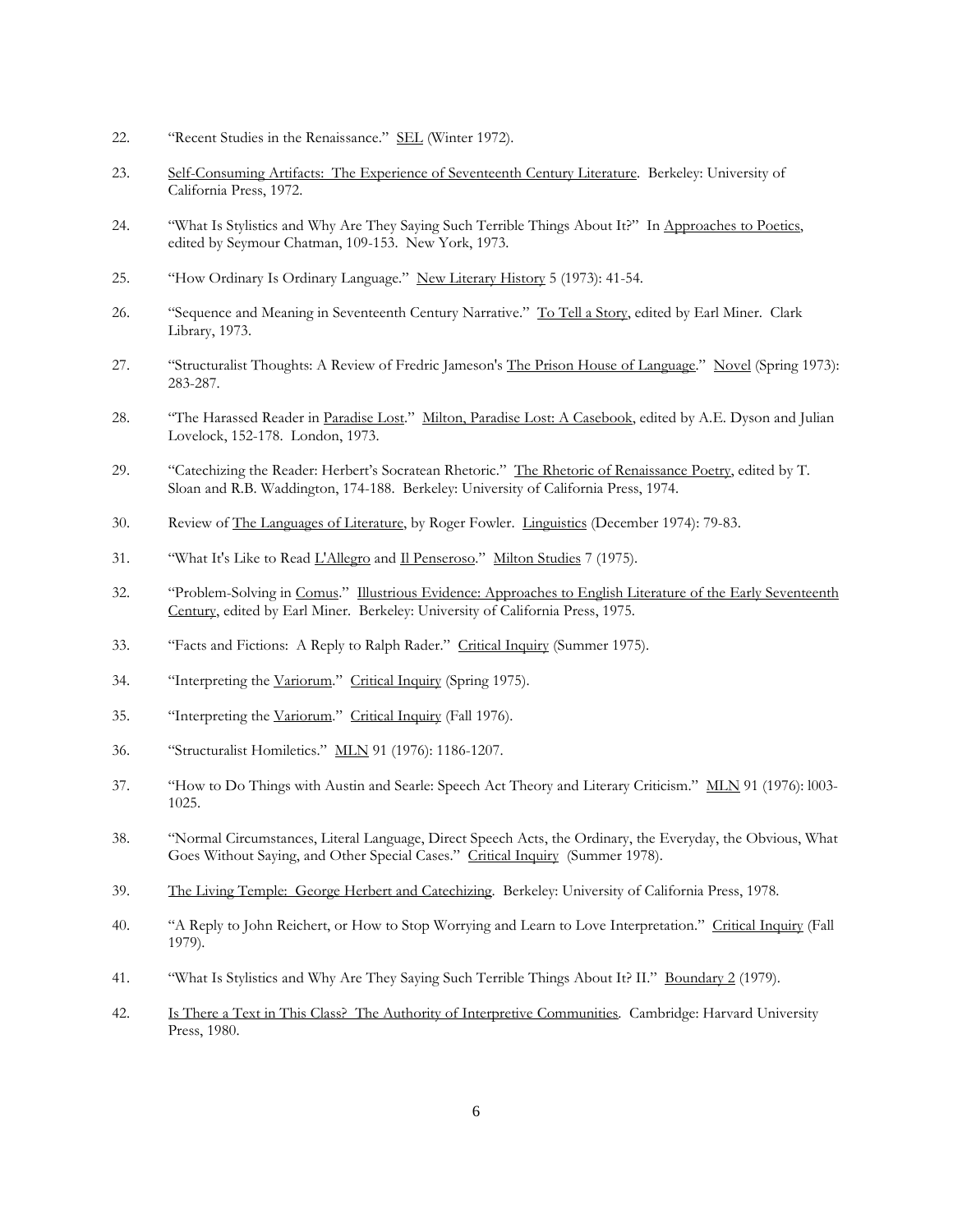- 43. "Persuasion vs. Demonstration, or How Can You Tell the Name of the Game if the Game Is Always Changing?" What is Criticism, edited by Paul Hernadi. Bloomington: Indiana University Press, 1980.
- 44. "Lycidas: A Poem Wholly Anonymous." Glyph 8 (1981).
- 45. "The Temptation to Action in Milton's Poetry." English Literary History [ELH] 48, no.3 (Fall 1981).
- 46. "Why No One's Afraid of Wolfgang Iser." Diacritics (Spring 1981).
- 47. "With the Compliments of the Author: Reflections on Austin and Derrida." Critical Inquiry (Summer 1982).
- 48. "Working on the Chain Gang." Critical Inquiry (Fall 1982).
- 49. "Interpretation and the Pluralist Vision." Texas Law Review (May 1982).
- 50. "Professional Anti-Professionalism." Times Literary Supplement, 6 December 1982.
- 51. "Short People Got No Reason to Live: Reading Irony." Daedalus (Winter 1983).
- 52. "A Reply to Eugene Goodheart." Daedalus (Winter 1983).
- 53. "Things and Actions Indifferent: The Temptation of Plot in Paradise Regained." Milton Studies 17 (1983).
- 54. "Profession Despise Thyself: Fear and Self-Loathing in Literary Studies." Critical Inquiry (Winter 1983).
- 55. "Wrong Again." Texas Law Review (August 1983).
- 56. "Fear of Fish." Critical Inquiry (Spring 1984).
- 57. "Fish v. Fiss." Stanford Law Review 36, no. 6 (July 1984): 1325-1347.
- 58. "Authors-Readers: Jonson's Community of the Same." The Lyric After New Criticism, edited by P. Parker. Ithaca: Cornell University Press, 1984.
- 59. "Authors-Readers: Jonson's Community of the Same." Reprinted in Representations 7 (1984): 26-58.
- 60. "Authors-Readers: Jonson's Community of the Same." Reprinted in Representing the English Renaissance, edited by Stephen Greenblatt, 231-264. Berkeley: University of California Press, 1988.
- 61. "Consequences." Critical Inquiry (Spring 1985).
- 62. "Withholding the Missing Portion: Power, Meaning, and Persuasion in Freud's The Wolfman." Times Literary Supplement, August 1986.
- 63. "Withholding the Missing Portion: Power, Meaning, and Persuasion in Freud's The Wolfman." Reprinted in The Linguistics of Writing, 155-172. Manchester: Manchester University Press, 1987.
- 64. "Withholding the Missing Portion: Psychoanalysis and Rhetoric." Critical Inquiry, special issue. (This is the same article as publications no. 62 and no. 63, above.)
- 65. "Change." South Atlantic Quarterly 86 (Fall 1987): 423-444.
- 66. "Antiprofessionalism," Cardozo Law Review 7 (Spring 1986).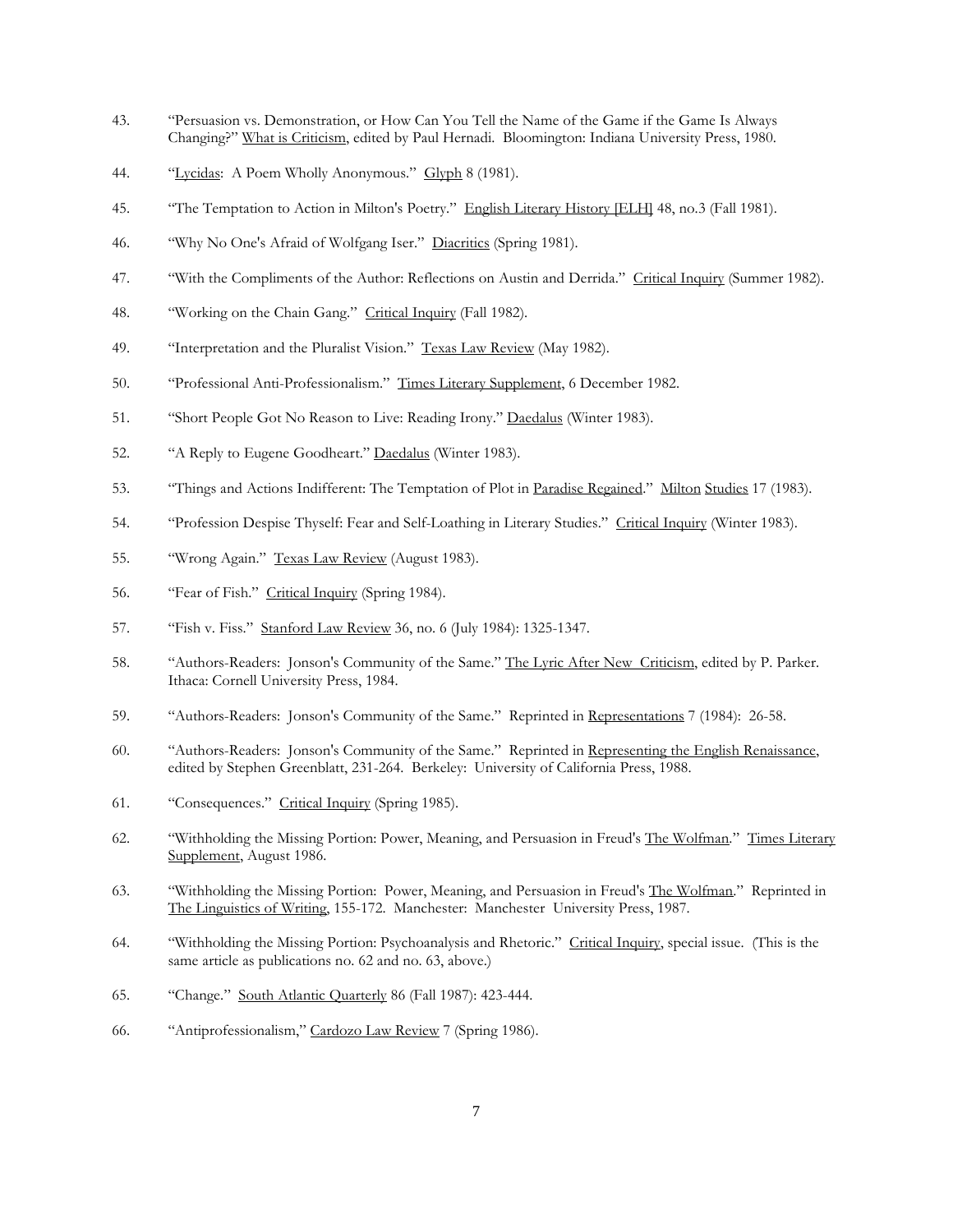- 67. "Transmuting the Lump: Paradise Lost, 1942-1982." Literature and History, 33-56. Stanford: Stanford University Press, 1986.
- 68. "Anti-foundationalism, Theory Hope, and the Teaching of Composition." The Currents of Criticism, 65-97. West Lafayette, Indiana: Purdue University Press, 1987.
- 69. "Dennis Martinez and the Uses of Theory." Yale Law Journal 96 (July 1987): 1773-1800.
- 70. "Liberalism Doesn't Exist." Duke Law Journal 1987, no. 6 (December 1987): 997-1001.
- 71. "Still Wrong After All These Years." Law and Philosophy 6 (December 1987), 401-418.
- 72. "Don't Know Much About the Middle Ages: Posner on Law and Literature." Yale Law Journal 97 (April 1988): 777-793.
- 73. "No Bias, No Merit: The Case Against Blind Submission." PMLA (October 1988).
- 74. "Unger and Milton," Part I. Raritan Review (Fall 1987): 1-20; "Unger and Milton," Part 2. Raritan Review (Winter 1988): 1-24.
- 75. "Driving from the Letter: Truth and Indeterminacy in Areopagitica." Re-Membering Milton. New York: Methuen, 1988.
- 76. "Spectacle and Evidence in Samson Agonistes." Critical Inquiry (Spring 1989).
- 77. "Force: A Reading of H.L.A. Hart." Washington and Lee Law Review (Winter 1989).
- 78. Doing What Comes Naturally: Change, Rhetoric, and the Practice of Theory in Literary and Legal Studies. Durham: Duke Press, 1989.
- 79. "The Young and the Restless." The New Historicism, edited by Harold A. Veeser. New York: Routledge, 1989.
- 80. "Being Interdisciplinary Is So Very Hard to Do." Profession 89.
- 81. "Masculine Persuasive Force: Donne and Verbal Power." Soliciting Interpretations, edited by Mauss and Harvey. Chicago: University of Chicago Press, 1990.
- 82. "Almost Pragmatism: Richard Posner's Jurisprudence." The University of Chicago Law Review, vol. 57, no. 4 (Fall 1990).
- 83. "Wanting a Supplement: The Question of Interpretation in Milton's Early Prose." Politics, Poetics, and Hermeneutics in Milton's Prose, edited by David Loewenstein and James Grantham Turner, 41-68. Cambridge: Cambridge University Press, 1990.
- 84. "The Law Wishes to Have a Formal Existence." The Fate of Law, edited by Austin Sarat and Thomas Kearns. Ann Arbor: University of Michigan Press, 1991.
- 85. "Play of Surfaces: Theory and the Law." Legal Hermeneutics: History, Theory, and Practice, edited by Gregory Leyh. Berkeley: University of California Press, 1991.
- 86. "There's No Such Thing As Free Speech and It's A Good Thing, Too." Boston Review, vol. 17, no. 1 (February 1992).
- 87. Review of Imposters in the Temple by Martin Anderson. The Washington Monthly (September 1992): 53-55.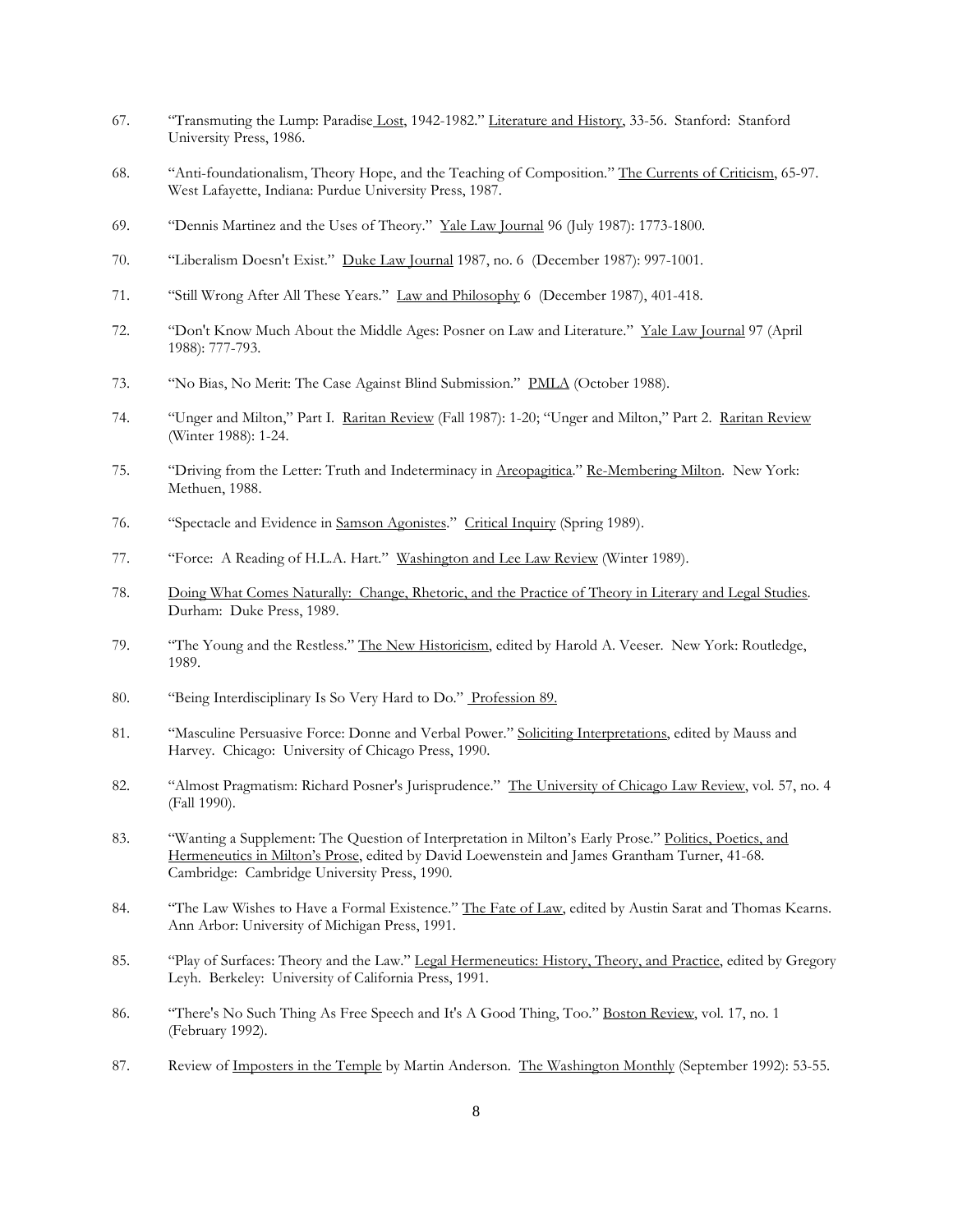- 88. "On Legal Autonomy." Mercer Law Review, vol. 44, no. 3 (Spring 1993).
- 89. "Why Literary Criticism Is Like Virtue." London Review of Books, vol. 15, no. 11 (10 June, 1993).
- 90. "How Come You Do Me Like You Do? A Response to Dennis Patterson." Texas Law Review, vol. 72, no. 1 (November 1993).
- 91. "Reverse Racism, or How the Pot Got to Call the Kettle Black." The Atlantic Monthly, vol. 272, no. 5 (November 1993).
- 92. There's No Such Thing as Free Speech, and It's a Good Thing, Too. Oxford and New York: Oxford University Press, 1994.
- 93. "How the Right Hijacked the Magic Words." New York Times op-ed, August 13, 1995.
- 94. Great Teachers Video Series: "Living with the Fall: Milton's Paradise Lost." (Brenzel Publishing, 1994).
- 95. "With Mortal Voice: Milton Defends Against the Muse." English Literary History [ELH], vol. 62 (Fall 1995): 509-527.
- 96. Professional Correctness: Literary Studies and Political Change. Oxford and New York: Oxford University Press, 1995.
- 97. "What It Means to Do a Job of Work." English Literary Renaissance, vol. 25, no. 3 (Autumn 1995).
- 98. "Why We Can't All Just Get Along." First Things, no. 60 (February 1996).
- 99. "A Reply to Richard John Neuhaus." First Things, no. 60 (February 1996).
- 100. "Professor Sokal's Bad Joke." New York Times op-ed, May 21, 1996.
- 101. "At the Federalist Society." Howard Law Journal, vol. 39, no. 3 (Spring 1996).
- 102. "When Principles Get in the Way." New York Times op-ed, December 26, 1996.
- 103. "Boutique Multiculturalism or Why Liberals Are Incapable of Thinking About Hate Speech." Critical Inquiry 23 (Winter 1997).
- 104. "Children and the First Amendment." Connecticut Law Review 29, no. 2 (Spring 1997).
- 105. Surprised by Sin: The Reader in Paradise Lost. Thirtieth Anniversary Edition with an extensive new preface. London: Macmillan, and Cambridge: Harvard, 1997.
- 106. "School for the Scandalous." New York Times op-ed, November 21, 1997.
- 107. "Mission Impossible: Settling the Just Bounds between Church and State." Columbia Law Review 97, no. 8 (Winter 1997).
- 108. "The Primal Scene of Persuasion." Unauthorized Freud: Doubters Confront a Legend, edited by Frederick C. Crews. New York: Viking Penguin, 1998.
- 109. "Boutique Multiculturalism, or Why Liberals Are Incapable of Thinking About Hate Speech." Reprinted in The Anchor Essay Annual: Best Essays of 1997, edited by Phillip Lopate. New York: Anchor Books/Doubleday, 1998.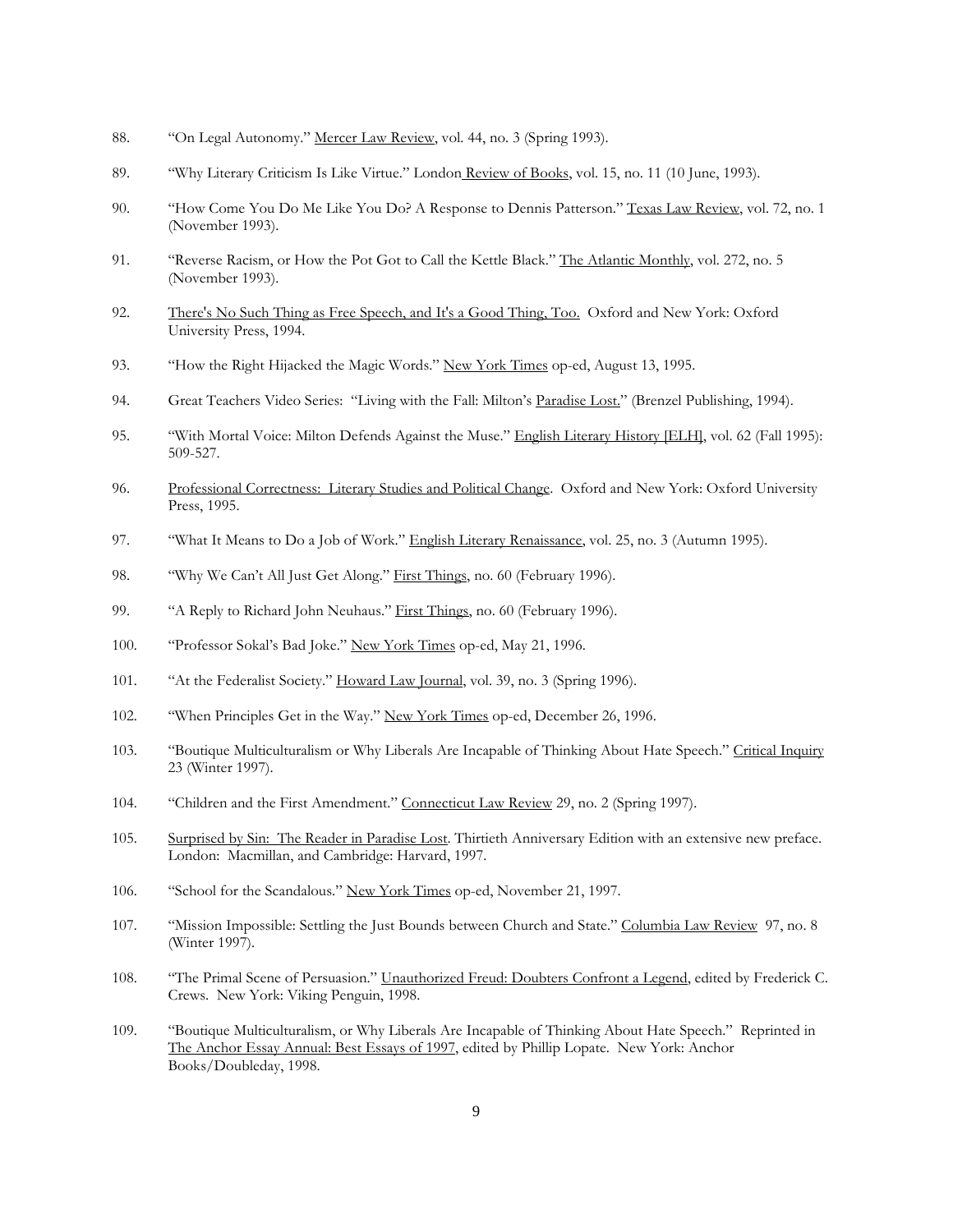- 110. The Stanley Fish Reader. edited by H. Aram Veeser. Malden, Massachusetts and Oxford: Blackwell Publishers, 1998.
- 111. "Truth and Toilets: Pragmatism and the Practices of Life." The Revival of Pragmatism, edited by Morris Dickstein. Durham: Duke University Press, 1998.
- 112. "Masculine Persuasive Force: Donne and Verbal Power." Reprinted in John Donne, edited by Andrew Mousley. London: Macmillan Press, 1999.
- 113. "Reverse Racism, or How the Pot Got to Call the Kettle Black. " Reprinted in Controversies in American Public Policy, 2nd Edition, edited by John A. Hird and Michael Reese. New York: St. Martin's Press, c.1999.
- 114. "Being Interdisciplinary Is So Very Hard to Do." Reprinted in Classic Readings in Interdisciplinary Studies, edited by William Newell. College Board, c.1999.
- 115. "Response: Interpretation Is Not a Theoretical Issue." Yale Journal of Law and the Humanities, vol. 11, no. 2 (Summer 1999).
- 116. "Mutual Respect as a Device of Exclusion." Deliberative Politics: Essays on Democracy and Disagreement, edited by Stephen Macedo. New York: Oxford University Press, 1999.
- 117. The Trouble with Principle. Cambridge: Harvard University Press, 1999.
- 118. "Just Published: Minutiae Without Meaning." New York Times op-ed, September 7, 1999.
- 119. "A Reply to J. Judd Owen." American Political Science Review, vol. 93, no. 4 (December 1999).
- 120. "'Void of Storie': The Struggle for Insincerity in Herbert's Prose and Poetry." Writing and Political Engagement in Seventeenth-Century England, edited by Derek Hirst and Richard Strier. Cambridge: Cambridge University Press, 1999.
- 121. "The Nifty Nine Arguments Against Affirmative Action in Higher Education." The Journal of Blacks in Higher Education, no. 27 (Spring 2000).
- 122. "Marvell and the Art of Disappearance." Revenge of the Aesthetic: The Place of Literature in Theory Today, edited by Michael P. Clark. Berkeley: University of California Press, 2000.
- 123. "Theory Minimalism" Panel on Jurisprudence at the January 2000 Association of American Law Schools conference, published in the San Diego Law Review, issue 37:3 (Summer 2000).
- 124. "Running Away From a Daunting Television Legacy." New York Times, Arts and Leisure, October 22, 2000.
- 125. "Roundtable on Religion in Politics" with Stephen Carter, Barbara Ehrenreich, Michael Sandel, Judith Shaeffer, and Nomi Stolzenberg, Tikkun (November/December 2000).
- 126. "The High-Minded Fight Over Florida." New York Times op-ed, November 15, 2000.
- 127. "What's Sauce for the Goose: The Logic of Academic Freedom." Academic Freedom and the Inclusive University. Vancouver: University of British Columbia Press, 2000.
- 128. "Mission Impossible: Settling the Just Bounds Between Church and State." Law and Religion: A Critical Anthology, edited by Stephen M. Feldman. New York: NYU Press, 2000.
- 129. How Milton Works. Cambridge: Harvard University Press, 2001.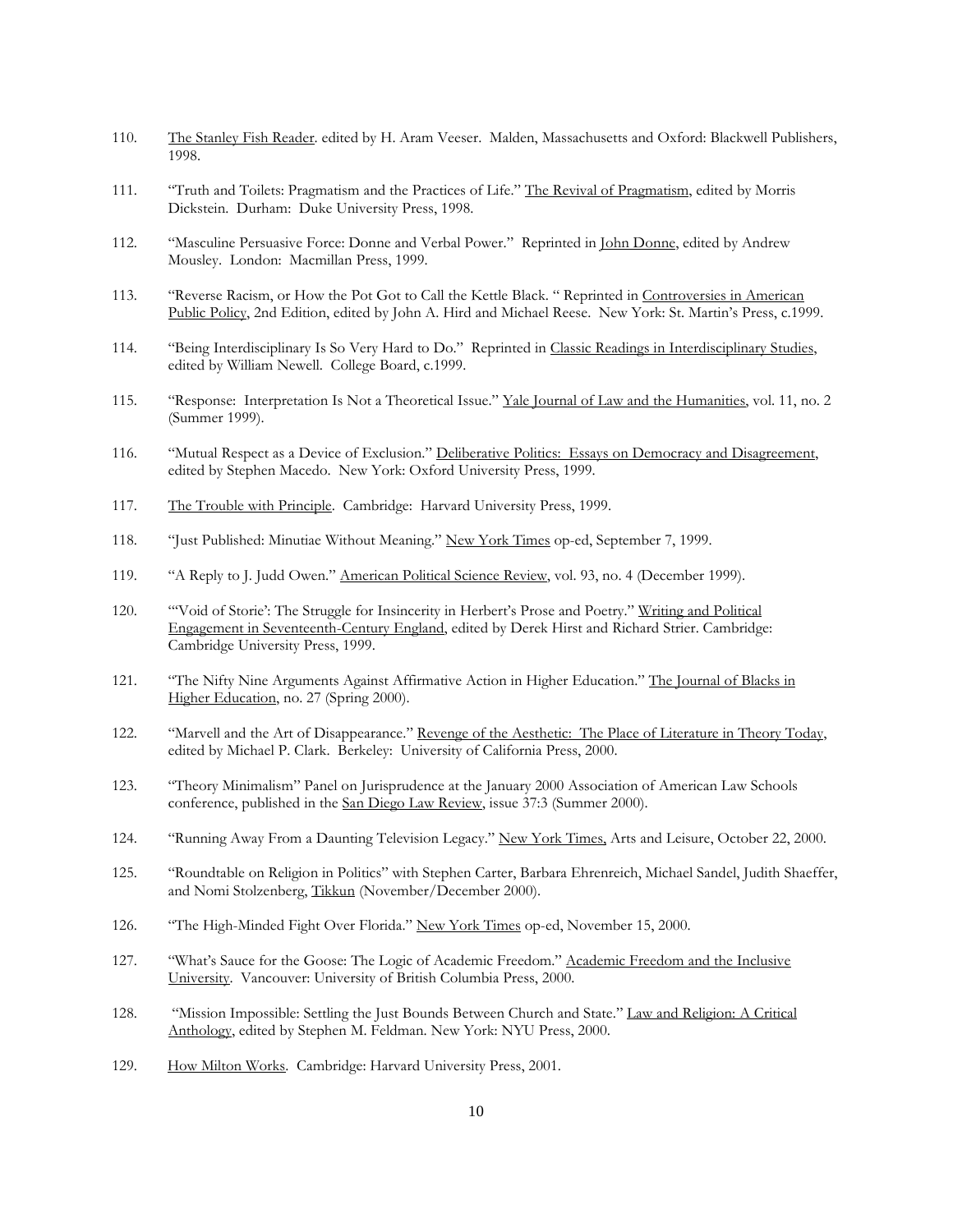- 130. "Holocaust Denial and Academic Freedom." Valparaiso University Law Review, Summer 2001.
- 131. "The Golden Rule." The Chronicle of Higher Education online, September 21, 2001.
- 132. "Condemnation without Absolutes." New York Times op-ed, October 15, 2001.
- 133. "Time To Pay." The Chronicle of Higher Education online, October 19, 2001.
- 134. "Don't Do It." The Chronicle of Higher Education online, November 16, 2001.
- 135. "The Persistence of Theory." Eternally Vigilant, edited by Geoffrey R. Stone and Lee Bollinger. Chicago: University of Chicago Press, 2002.
- 136. "Staying the Course." The Chronicle of Higher Education online, January 4, 2002.
- 137. "Keep Your Eye On the Small Picture." The Chronicle of Higher Education online, February 1, 2002.
- 138. "You Probably Think This Song Is About You." The Chronicle of Higher Education online, March 1, 2002.
- 139. "Is Everything Political?" The Chronicle of Higher Education online, March 29, 2002.
- 140. "Were It Not For My Wife, Husband, Partner, Dog, or Flower Garden." The Chronicle of Higher Education online, April 26, 2002.
- 141. "Stop the Presses." The Chronicle of Higher Education online, May 24, 2002.
- 142. "Say It Ain't So." The Chronicle of Higher Education online, June 21, 2002.
- 143. "Reading the Morning Mail." The Chronicle of Higher Education online, July 19, 2002.
- 144. "Don't Blame Relativism." The Responsive Community, vol. 12, Issue 3, Summer 2002.
- 145. "A Reply to My Critics." The Responsive Community, vol. 12, Issue 3, Summer 2002.
- 146. "The Golden Rule, Part 2." The Chronicle of Higher Education online, August 16, 2002.
- 147. "Postmodern Warfare: The Ignorance of Our Warrior Intellectuals." Harper's Magazine, July 2002.
- 148. "Somebody Back There Didn't Like Me." The Chronicle of Higher Education online, September 13, 2002.
- 149. "The PC Menace." Chicago Tribune op-ed, September 22, 2002.
- 150. "So You Want to Be a Dean?" The Chronicle of Higher Education online, October 18, 2002.
- 151. "Discipline and Punish." The Chronicle of Higher Education online, November 15, 2002.
- 152. "Let the Bad Times Roll." The Chronicle of Higher Education online, December 13, 2002.
- 153. "Save the World On Your Own Time." The Chronicle of Higher Education online, January 23, 2003.
- 154. "Administration: The Musical." The Chronicle of Higher Education online, February 21, 2003.
- 155. "First, Kill All the Administrators." The Chronicle of Higher Education online, March 21, 2003.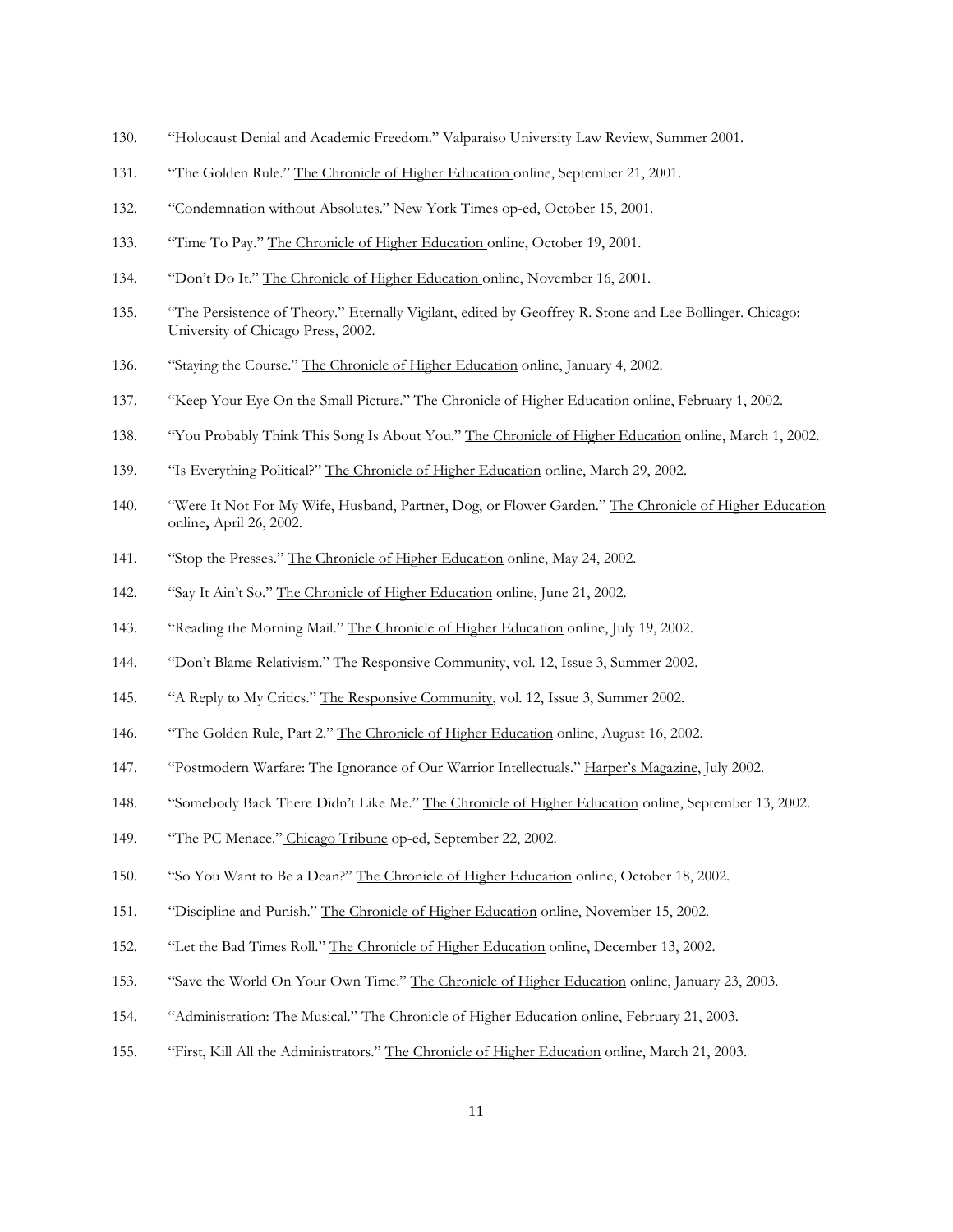- 156. "Truth but No Consequences: Why Philosophy Doesn't Matter." Critical Inquiry (Spring 2003).
- 157. "The End of Innocence." The Chronicle of Higher Education online and print, April 18, 2003.
- 158. "Aim Low." The Chronicle of Higher Education online and print, May 16, 2003.
- 159. "The Free-Speech Follies." The Chronicle of Higher Education online and print, June 13, 2003.
- 160. "One Man's Opinion." New York Times op-ed, June 30, 2003.
- 161. "The Same Old Song." The Chronicle of Higher Education online and print, July 11, 2003.
- 162. "Road Map to the White House." Chicago Sun-Times op-ed, July 24, 2003.
- 163. "Hard Choices." The Chronicle of Higher Education online and print, August 8, 2003.
- 164. "Let Them Teach at Stanford." The Chronicle of Higher Education online and print, September 5, 2003.
- 165. "Colleges Caught in a Vise." New York Times op-ed, September 18, 2003.
- 166. How Milton Works. Paperback edition, Cambridge: Harvard University Press, September 2003.
- 167. "Grading Congress." The Chronicle of Higher Education online and print, October 3, 2003.
- 168. "Give Us Liberty or Give Us Revenue." The Chronicle of Higher Education online and print, October 31, 2003.
- 169. "The War on Higher Education." The Chronicle of Higher Education online and print, November 26, 2003.
- 170. "Real Meetings." The Chronicle of Higher Education online and print, January 9, 2004.
- 171. "Theory's Hope." Critical Inquiry (Winter 2004).
- 172. "Real Meetings." The Chronicle of Higher Education online and print, January 9, 2004.
- 173. "'Intellectual Diversity': the Trojan Horse of a Dark Design." The Chronicle of Higher Education online and print, February 13, 2004.
- 174. "Make 'Em Cry." The Chronicle of Higher Education online and print, March 5, 2004.
- 175. "Plus ça change." The Chronicle of Higher Education online and print, April 2, 2004
- 176. "Promises, Promises." The Chronicle of Higher Education online and print, April 30, 2004
- 177. "Why We Built the Ivory Tower." New York Times op-ed, May 21, 2004.
- 178. "Letting Go." The Chronicle of Higher Education online and print, May 28, 2004.
- 179. "Minimalism." The Chronicle of Higher Education online and print, June 25, 2004
- 180. "The Case for Academic Autonomy." The Chronicle of Higher Education online and print, July 23, 2004
- 181. "The Party's Over." The Chronicle of Higher Education online and print, September 3, 2004.
- 182. "The Candidates, Seen From the Classroom." New York Times op-ed, September 24, 2004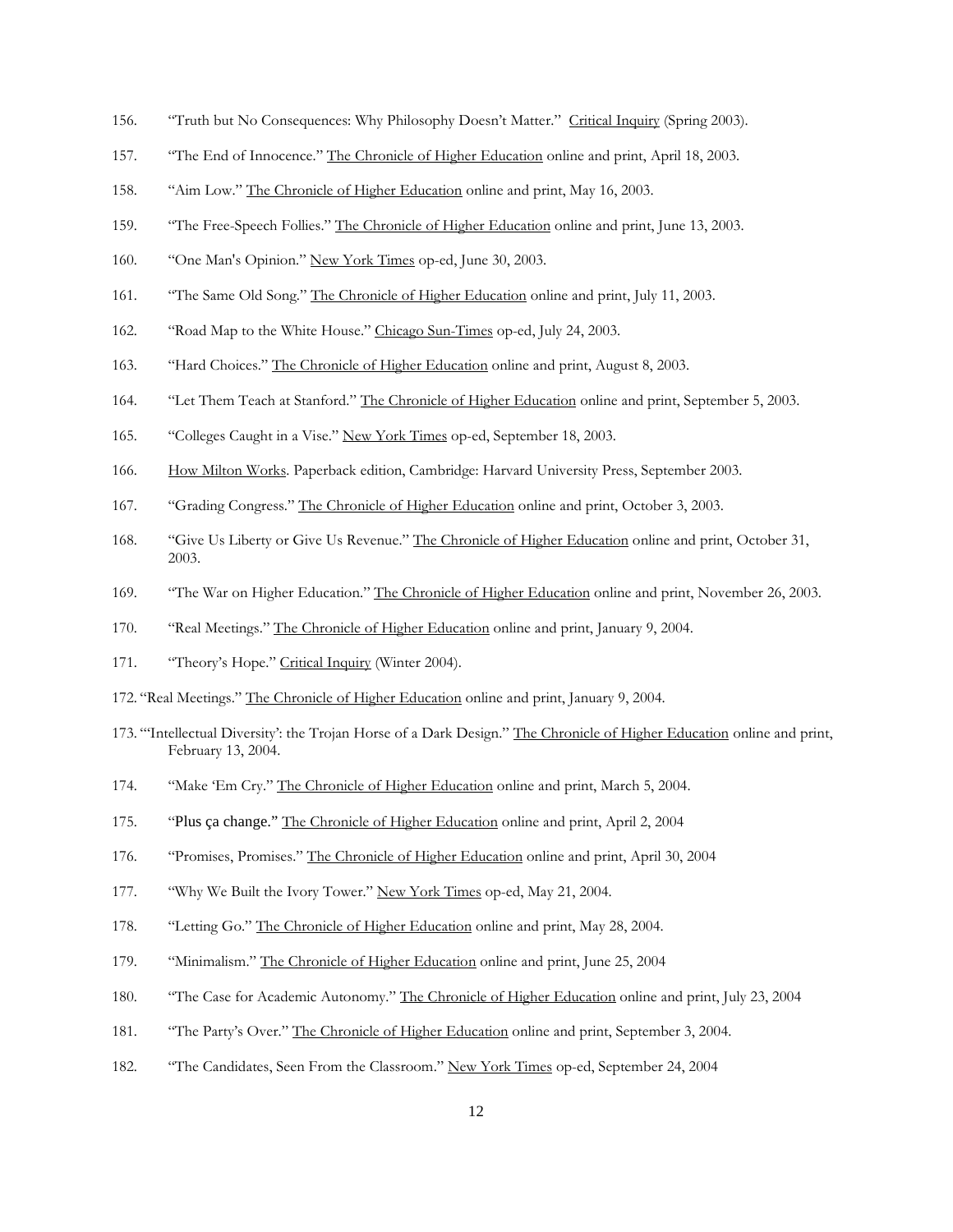- 183. "Welcoming Remarks." The Chronicle of Higher Education online and print, October 1, 2004.
- 184. "The Last Angry Man." The Chronicle of Higher Education online and print, October 29, 2004.
- 185. "What Did You Do All Day?" The Chronicle of Higher Education online and print, November 26, 2004.
- 186. "One University, Under God?" The Chronicle of Higher Education online and print, January 7, 2005.
- 187. "Who's in Charge Here?" The Chronicle of Higher Education online and print, February 4, 2005.
- 188. "Clueless in Academe." The Chronicle of Higher Education online and print, March 4, 2005.
- 189. "On Balance." The Chronicle of Higher Education online and print, April 1, 2005.
- 190. "Where Have You Gone, Stanley Fish?" The Chronicle of Higher Education online and print, April 29, 2005.
- 191. "Chickens: the Ward Churchill and Larry Summers Story." The Chronicle of Higher Education online and print, May 13, 2005.
- 192. "Devoid of Content." New York Times op-ed, May 31, 2005.
- 193. "Intentional Neglect." New York Times op-ed, July 19, 2005.
- 194. "There Is No Textualist Position." Sand Diego Law Review vol. 42, no. 2 (Spring 2005).
- 195. "Academic cross-dressing: how Intelligent Design gets its arguments from the left." Harper's Magazine, December 2005.
- 196. "A Constitution of Contradictions." New York Times op-ed, January 9, 2006.
- 197. "Our Faith in Letting It All Hang Out." New York Times op-ed, February 12, 2006.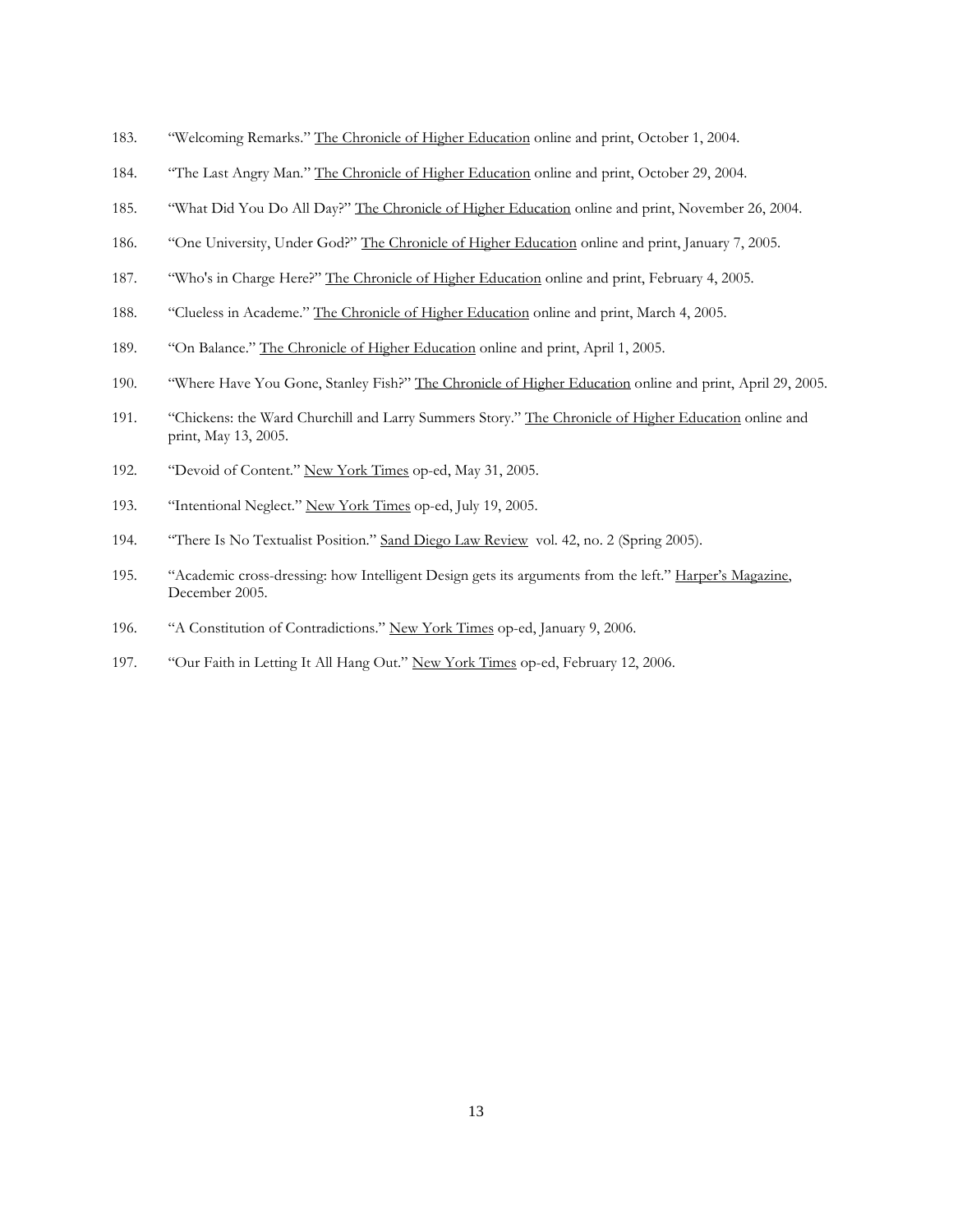## WORK IN PRESS

- 1. "Why Milton Matters," Milton Studies
- 2. "There Is Nothing He Cannot Ask: Milton, Terrorism and Liberalism"<br>3. "There is No Textualist Position."
- "There is No Textualist Position."

#### WORK IN PROGRESS

- 1. Book-length study of "The Fugitive," a mid-sixties television serialized drama.
- 2. Picking Up the Pieces, a collection of published and unpublished essays.
- 3. "How Hobbes Works"
- 4. "How Milton Works: A Reply to My Critics"

### LECTURES

- 1. University of California, English Conference, Fall 1964: Paradise Lost
- 2. Shakespeare Institute, Birmingham, England, Spring 1966: Paradise Lost
- 3. Critical Quarterly Society, Spring 1966: Paradise Lost
- 4. MLA, English 6, 1967
- 5. University of California, English Conference, Fall 1968: Bacon's Essays
- 6. University of California, English Conference, Fall 1968: Bacon's Essays
- 7. Sir George Williams University, Summer 1969: Bacon's Essays
- 8. University of California, English Conference, Fall 1970: Literature in the Reader
- 9. University of Vincennes, Paris, Spring 1970: Literature in the Reader
- 10. Department of Rhetoric, University of California, Fall 1970: Literature in the Reader
- 11. State University of New York, Stonybrook, Fall 1970: Literature in the Reader
- 12. Concord High School, Concord, California, Fall 1970: Literature in the Reader
- 13. Vanderbilt University, Fall 1970: Literature in the Reader
- 14. University of California, Riverside, Fall 1970: Literature in the Reader
- 15. The Johns Hopkins University, Spring 1971: Milton's Prose
- 16. University of Pennsylvania, Spring 1971: Milton's Prose
- 17. State University of New York, Buffalo, Summer 1971: Burton's Anatomy of Melancholy
- 18. California Council of Teachers of English, Annual Convention, Fall 1971: Conrad and Poe
- 19. University of British Columbia, Fall 1971. L'Allegro and Il Penseroso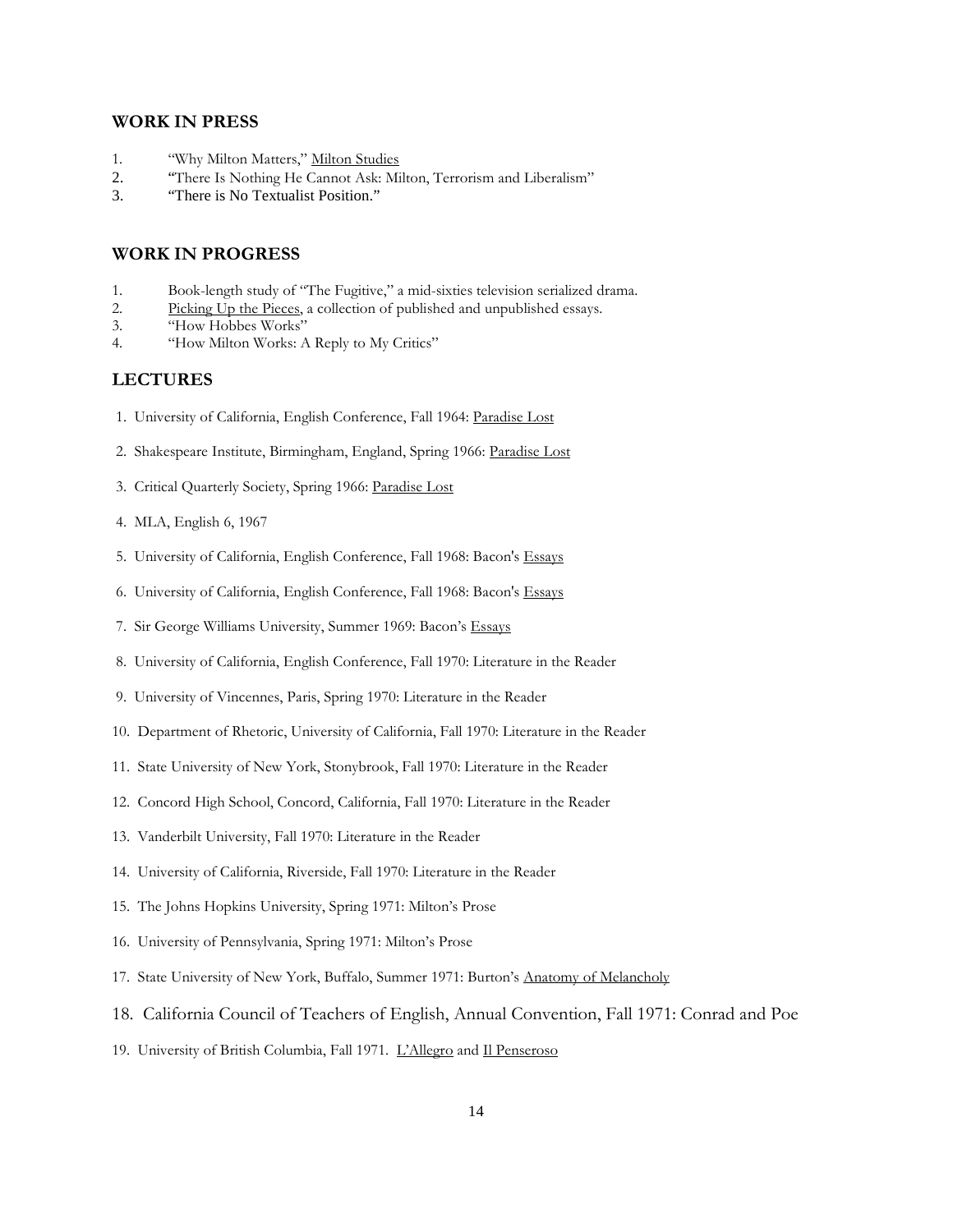- 20. MLA, English 6, 1971: L'Allegro and Il Penseroso
- 21. Clark Library, Los Angeles, 1972: Narrative Theory
- 22. Clark Library, Los Angeles, 1972: Comus
- 23. English Institute, Cambridge, Massachusetts, Fall 1972: Stylistics
- 24. University of California, English Conference, Fall 1972: Stylistics
- 25. MLA, General Topics 1, 1972: Ordinary Language
- 26. Rice University, Spring 1973: Stylistics
- 27. University of Southern California, Spring 1973: Comus
- 28. Princeton University, March 26-27, 1973: Comus, L'Allegro, and Il Penseroso
- 29. University of Washington, April 1973: Stylistics
- 30. Brown University, April 1973: Stylistics
- 31. University of Chicago, Winter 1973: L'Allegro and Il Penseroso
- 32. Indiana University, December 1973: L'Allegro and Il Penseroso
- 33. MLA, Forum, December 1973: Interpreting the Variorum
- 34. Claremont Graduate School, February 1974: L'Allegro and Il Penseroso
- 35. Dartmouth College, February 1974: L'Allegro and Il Penseroso
- 36. University of California, Irvine, March 1974: L'Allegro and Il Penseroso
- 37. University of Southern California, March 1974: L'Allegro and Il Penseroso
- 38. The Johns Hopkins University, Fall 1974: Milton's Aesthetic of Testimony
- 39. Huntington Library, Spring 1974: Milton's Aesthetic of Testimony
- 40. Michigan State University, Winter 1975: L'Allegro and Il Penseroso
- 41. University of Arizona, April 1975: Milton's Aesthetic of Testimony
- 42. Arizona State University, April 1975: Milton's Aesthetic of Testimony
- 43. Princeton University, April 1975: Interpreting the Variorum

NOTE: Since 1975, I have given approximately twenty lectures and papers per year.

### LAW SCHOOL LECTURES

I have given lectures at the following law schools: Harvard, Yale, Columbia, Cardozo, Toronto, Virginia, Maryland, Washington and Lee, Minnesota, Chicago, Michigan, Colorado, Iowa, Stanford, Berkeley, USC, UCLA, Mississippi,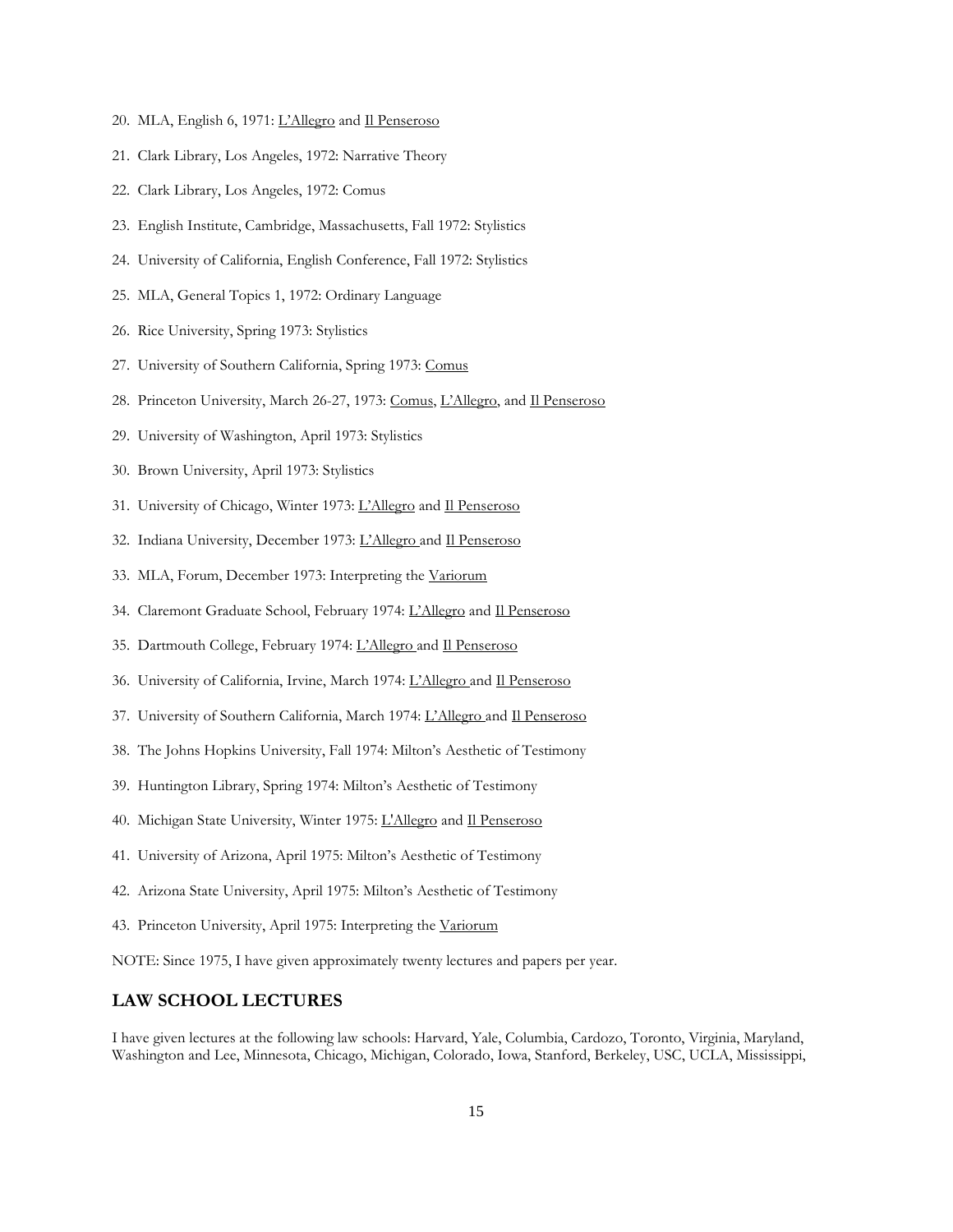Florida, Arkansas, Mercer, Indiana, Tulane, New Mexico, Miami, John Marshall, Chicago Kent, University of Texas, University of Pennsylvania, Wisconsin, Northwestern, among others.

## COURSES TAUGHT

Race and the Law Affirmative Action Rhetoric and Power From the Classical Age to the Renaissance Renaissance Prose and Poetry Survey of English Literature Liberalism and Legal Theory Twentieth-Century Legal Theory Professionalism: How Disciplines Work **Contracts** The Critical Legal Studies Movement Literary and Legal Interpretation First Amendment Jurisprudence of Church and State History and Theory of Liberalism: Hobbes to Rawls Late Medieval Allegory Late Medieval Lyric The Fifteenth Century Classical and Medieval Rhetoric Spenser Milton The Seventeenth Century Romantic Poetry Contemporary Theories of Style and Meaning (Structuralism, Transformational Grammar, Psychoanalytic Theory, Computer and Statistical Stylistics, Neo-Firthian Linguistics, Russian Formalism, Speech Act Theory, Theory of Reader-Response, etc.) Sixteenth Century Prose and Poetry Core Curriculum: Experimental program at The Johns Hopkins University funded by the Mellon Foundation (1978- 1980). Undergraduate surveys in Medieval and Renaissance literature Freshman English Supervisor, Freshman composition (1979-1980): A regularly scheduled seminar on theories of freshman composition for graduate students teaching in the program. Religion, Citizenship, Identity, Law: Backgrounds to the Religion Clause

## PROFESSIONAL ACTIVITIES

Illinois Mathematics and Science Academy Board of Trustees, 2004-

Critical Inquiry Editorial Board, 2003-

Chicago Humanities, Festival Advisory Committee, 2003-

The Public Square, Advisory Board, 2000-

Literature and Theology Editorial Board, 1996-

Duke University Graduate Program in Literature and the Center for Critical Theory, Executive Committee, 1985 - 1998